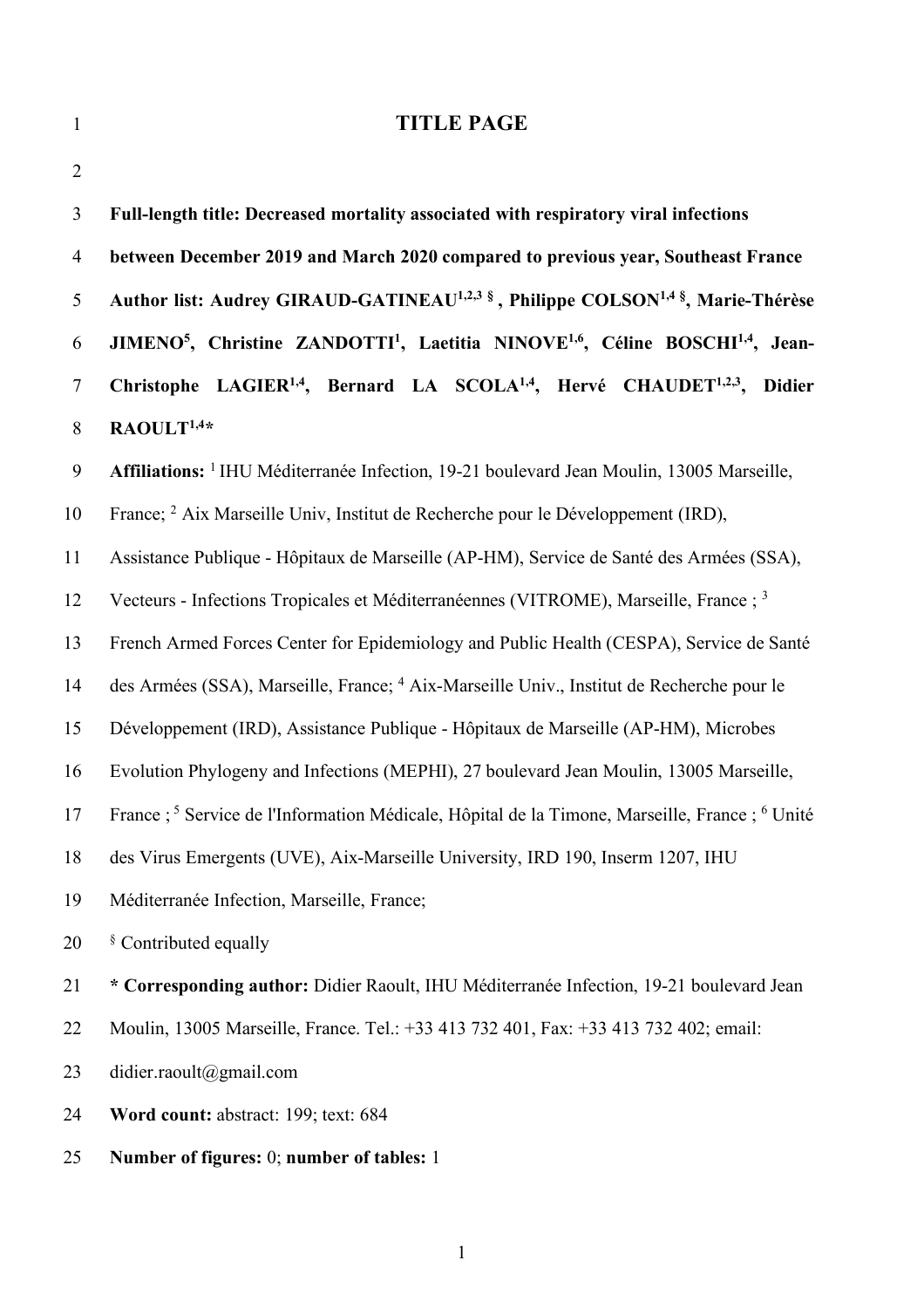## **ABSTRACT**

 Respiratory viruses are a major global cause of mortality worldwide and in France where they cause several thousands of deaths yearly. University Hospital Institute-Méditerranée Infection performs real-time surveillance of all diagnoses of infections and associated deaths in public hospitals of Marseille, Southeastern France. Here, mortality associated with diagnoses of respiratory viruses was compared during colder months of 2018-2019 and 2019-2020 (week 47-week 11). In 2018-2019, 72 patients (0.16% of 43,909 hospitalized patients) died after being diagnosed with a respiratory virus; 38 and 13 deaths occurred in patients diagnosed with influenza A virus and respiratory syncytial virus (RSV), respectively. In 2019-2020, 44 patients (0.11% of 52,624 patients hospitalized) died after being diagnosed with a common respiratory virus; 6 and 7 deaths occurred in patients diagnosed with influenza A virus and RSV, respectively. Additionally, 11 patients died with a diagnosis of SARS-CoV-2. The proportion of respiratory virus-associated deaths among hospitalized patients was thus significantly lower (-24%) in 2019-2020 than in 2018-2019 (p= 0.007). This was majoritarily due to significant decreases of influenza A virus (-84%) and RSV (-46%)-associated deaths, 42 and was not compensated so far by SARS-CoV-2-related deaths. Fatality rate was  $\approx$ 7 times lower in our center than for whole France. 

- **Keywords:** Respiratory viruses; mortality; influenza virus; SARS-CoV-2; France
- 
-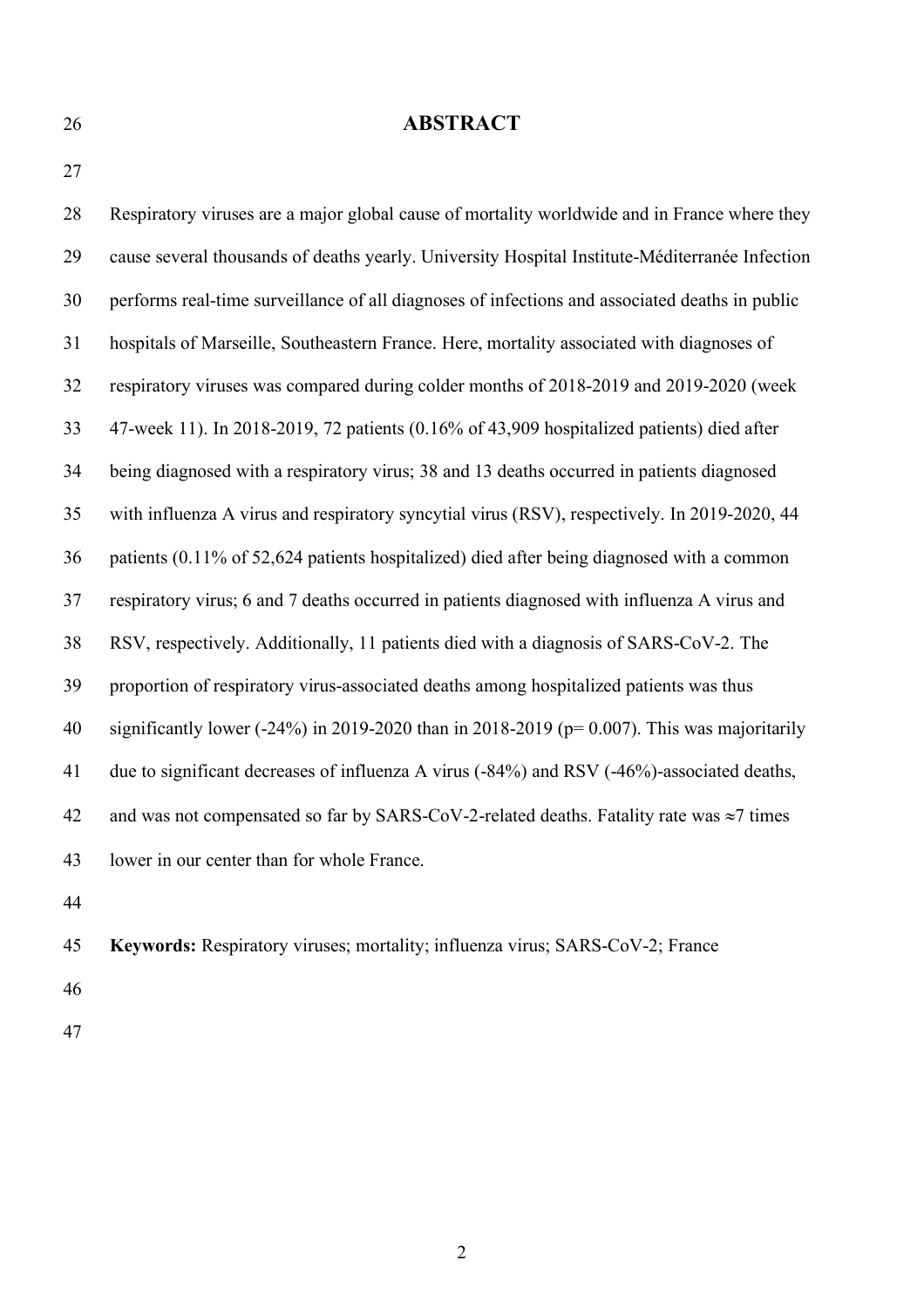## **TEXT**

| 49 | Respiratory viruses are a major cause of mortality worldwide with an estimated 2.7 million      |
|----|-------------------------------------------------------------------------------------------------|
| 50 | deaths in 2015 (GBD 2015 LRI Collaborators, 2017). In France, they are causing several          |
| 51 | thousands of deaths every year during colder months (Pivette et al., 2020). Since January       |
| 52 | 2020, the SARS-CoV-2 outbreak has generated much fear and countermeasures to stem the           |
| 53 | spread of this respiratory virus. This has been largely fueled by the tremendously extensive    |
| 54 | reporting of Covid-19-associated deaths. As of March 26, 2020, 492,603 people have been         |
| 55 | found infected worldwide of whom 22,184 (4.5%) died, four countries (Italy, China, Iran,        |
| 56 | Spain and France) being concerned by 83% of these deaths                                        |
| 57 | (https://coronavirus.jhu.edu/map.html). France identified 1,331 deaths for 25,233 infections    |
| 58 | (5.3%). The University Hospital Institute Méditerranée Infection performs with in-house tools   |
| 59 | a real-time surveillance of all infections diagnosed in public hospitals of Marseille,          |
| 60 | Southeastern France (Abat et al., 2015; Roussel et al., 2020). This includes the count of the   |
| 61 | deaths associated with any diagnosed infection. Here, we compared the mortality associated      |
| 62 | with diagnoses of respiratory viruses during colder months overlapping 2018-2019 and 2019-      |
| 63 | 2020.                                                                                           |
| 64 | Testing of respiratory samples was performed using FTD Respiratory pathogens 21                 |
| 65 | (Fast Track Diagnosis, Luxembourg) or Biofire FilmArray Respiratory panel 2 plus                |
| 66 | (Biomérieux, France) assays. Between week 47 of 2018 and week 11 of 2019, 72 patients           |
| 67 | died after being diagnosed with a respiratory virus (Table 1). They represented 0.16% of the    |
| 68 | 43,909 patients hospitalized during this period and 6.9% of the 1,042 who died. Deaths          |
| 69 | occurred in 38 of the patients diagnosed with influenza A virus (1.7%), which was the           |
| 70 | respiratory virus associated with the highest number of deaths. In addition, deaths occurred in |
| 71 | 19 of the patients diagnosed with rhinoviruses (1.8%), and in 13 of those diagnosed with        |
| 72 | respiratory syncytial virus (RSV) $(1.1\%)$ . Respiratory samples had not been tested for       |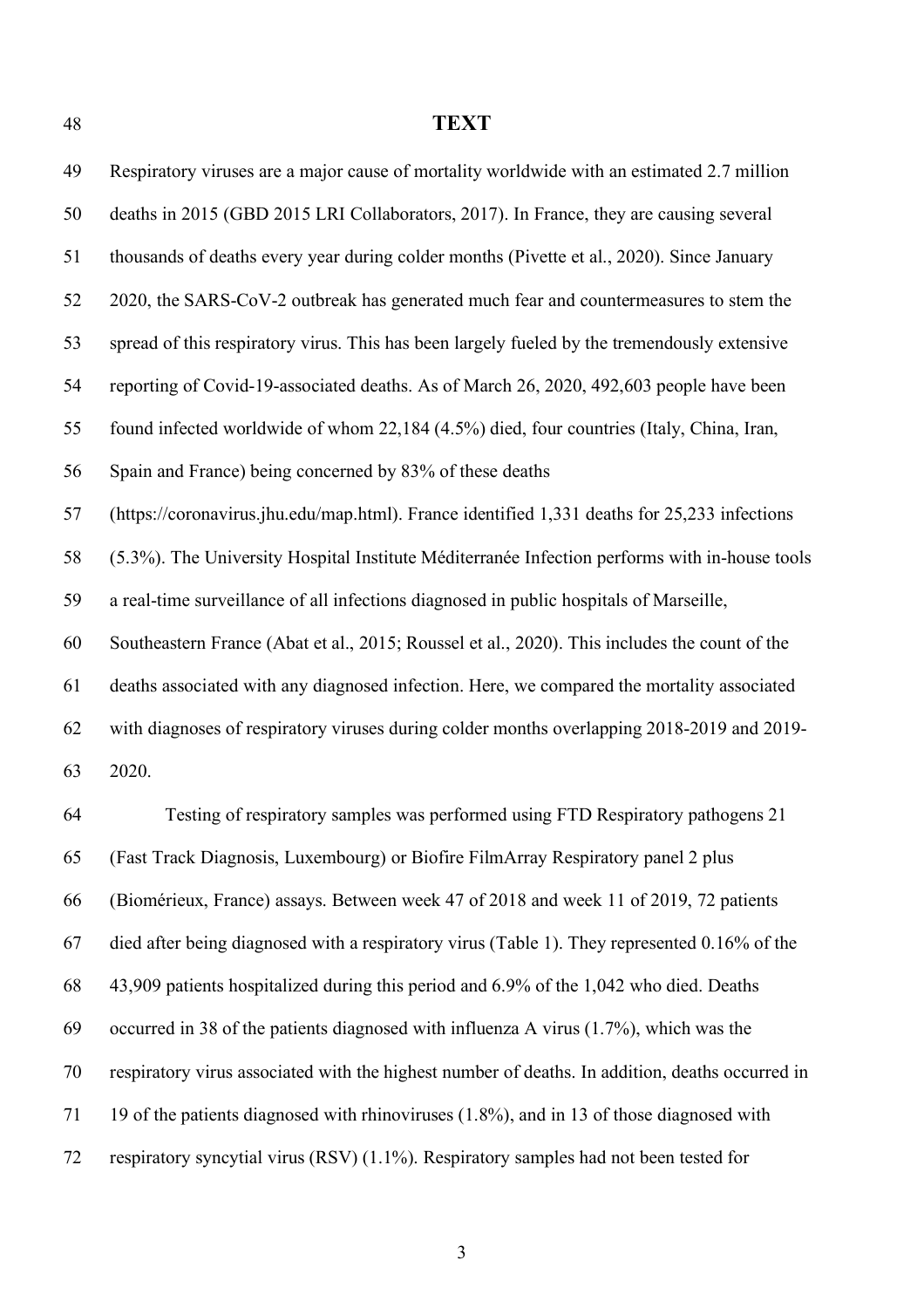coronaviruses and parainfluenza viruses in routine clinical practice, but all those tested retrospectively from dead patients were negative. In comparison, during the same period of winter 2019-2020 (between week 47 of 2019 and week 11 of 2020), 44 patients died after being diagnosed with a common respiratory virus. They represented 0.11% of the 52,624 patients hospitalized during this period and 5.6% of the 985 who died. They included 6 of the patients diagnosed with influenza A virus (0.4%), 2 of those diagnosed with influenza B virus (0.2%), 7 of those diagnosed with RSV (0.7%), and 4, 2 and 1 of those diagnosed with human coronavirus-HKU1 (1.7%), NL63 (1.2%) and OC43 (1.0%), respectively (Table 1). 81 Additionally, we tested since the  $29<sup>th</sup>$  of January 13,089 patients for SARS-CoV-2 using a reverse transcription-PCR assay (Amrane et al., 2020), and diagnosed 1,416 infections (11%). 83 Of these infected patients, 11 (0.8%) died until the  $25<sup>th</sup>$  of March; 8 were  $\geq 82$  year-old and 5 were men.

 Overall, 55 patients died after being diagnosed with a respiratory virus during colder months of 2019-2020 so far, versus 72 the year before. The proportion of respiratory virus- associated deaths among hospitalized patients was thus significantly lower in 2019-2020 than in 2018-2019 (105 per 100,000 people vs 164 per 100,000 people; p= 0.007, Yates-corrected chi-square test). This proportion among patients who died of any cause at hospital was also lower, although not significantly (5.6% vs 6.9%; p= 0.13). Hence, we observed 24% less deaths associated with common respiratory viruses during colder months of 2019-2020 compared to 2018-2019. This was essentially due to significant decreases of influenza A virus  $(93 \text{ } (-84\%; \text{ } p<10^{-3})$  and RSV ( $-46\%; \text{ } p=0.055$ )-associated deaths among patients diagnosed with these viruses, and was not compensated so far by SARS-CoV-2-related deaths. Excess mortality associated with influenza virus infections is estimated to be 5.9 per 100,000 people worldwide and 5.3 per 100,000 people in Europe (Paget et al., 2019). In comparison, mean mortality associated with SARS-CoV-2 infections is estimated to be 0.3 per 100,000 people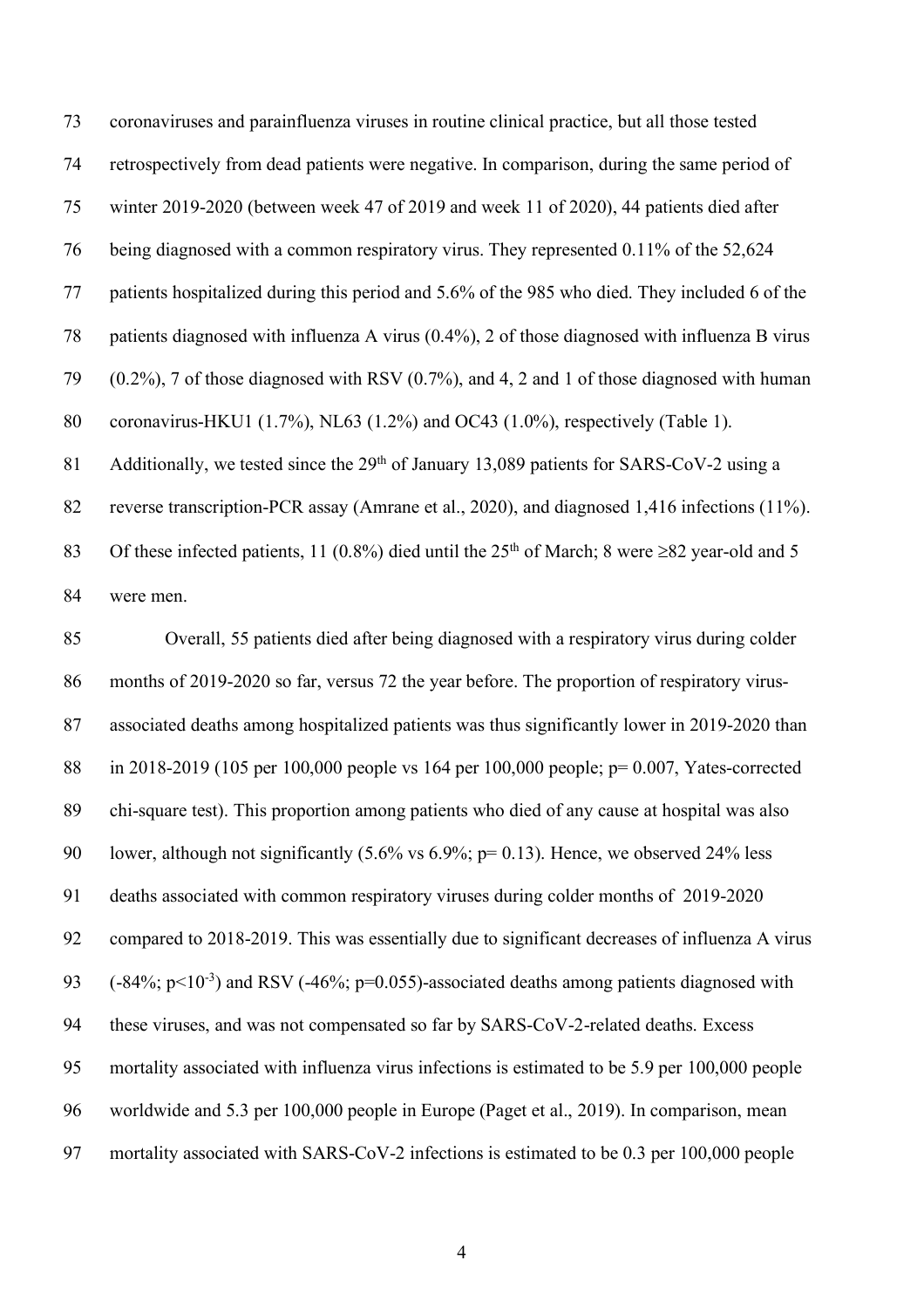| 98  | worldwide and 2.2 per 100,000 people in Western Europe (https://www.mediterranee-                         |
|-----|-----------------------------------------------------------------------------------------------------------|
| 99  | infection.com/covid-19/). These data and our findings allow putting into perspective the                  |
| 100 | current death burden of SARS-CoV-2 infections. Finally, we observed that fatality rate was                |
| 101 | $\approx$ 7 times lower in our center than for whole France that has a very high fatality rate of 2.6 per |
| 102 | 100,000 people.                                                                                           |
| 103 |                                                                                                           |
| 104 |                                                                                                           |
| 105 | <b>Author contributions</b>                                                                               |
| 106 | Conceived and designed the review: DR. Contributed materials/analysis tools: AG, PC, MTJ,                 |
| 107 | CZ, LN, CB, JCL, BLS, HC. Analyzed the data: AG, PC, DR. Wrote the paper: AG, PC, DR.                     |
| 108 |                                                                                                           |
| 109 | <b>Funding</b>                                                                                            |
| 110 | This work was supported by the French Government under the "Investments for the Future"                   |
| 111 | program managed by the National Agency for Research (ANR), Méditerranée-Infection 10-                     |
| 112 | IAHU-03 and was also supported by Région Provence Alpes Côte d'Azur and European                          |
| 113 | funding FEDER PRIMMI (Fonds Européen de Développement Régional - Plateformes de                           |
| 114 | Recherche et d'Innovation Mutualisées Méditerranée Infection).                                            |
| 115 |                                                                                                           |
| 116 | <b>Conflicts of interest</b>                                                                              |
| 117 | The authors have no conflicts of interest to declare. Funding sources had no role in the design           |
| 118 | and conduct of the study; collection, management, analysis, and interpretation of the data; and           |
| 119 | preparation, review, or approval of the manuscript.                                                       |
| 120 |                                                                                                           |
| 121 | <b>Ethical approval</b>                                                                                   |

Not required. All data have been generated as part of the routine work at Assistance Publique-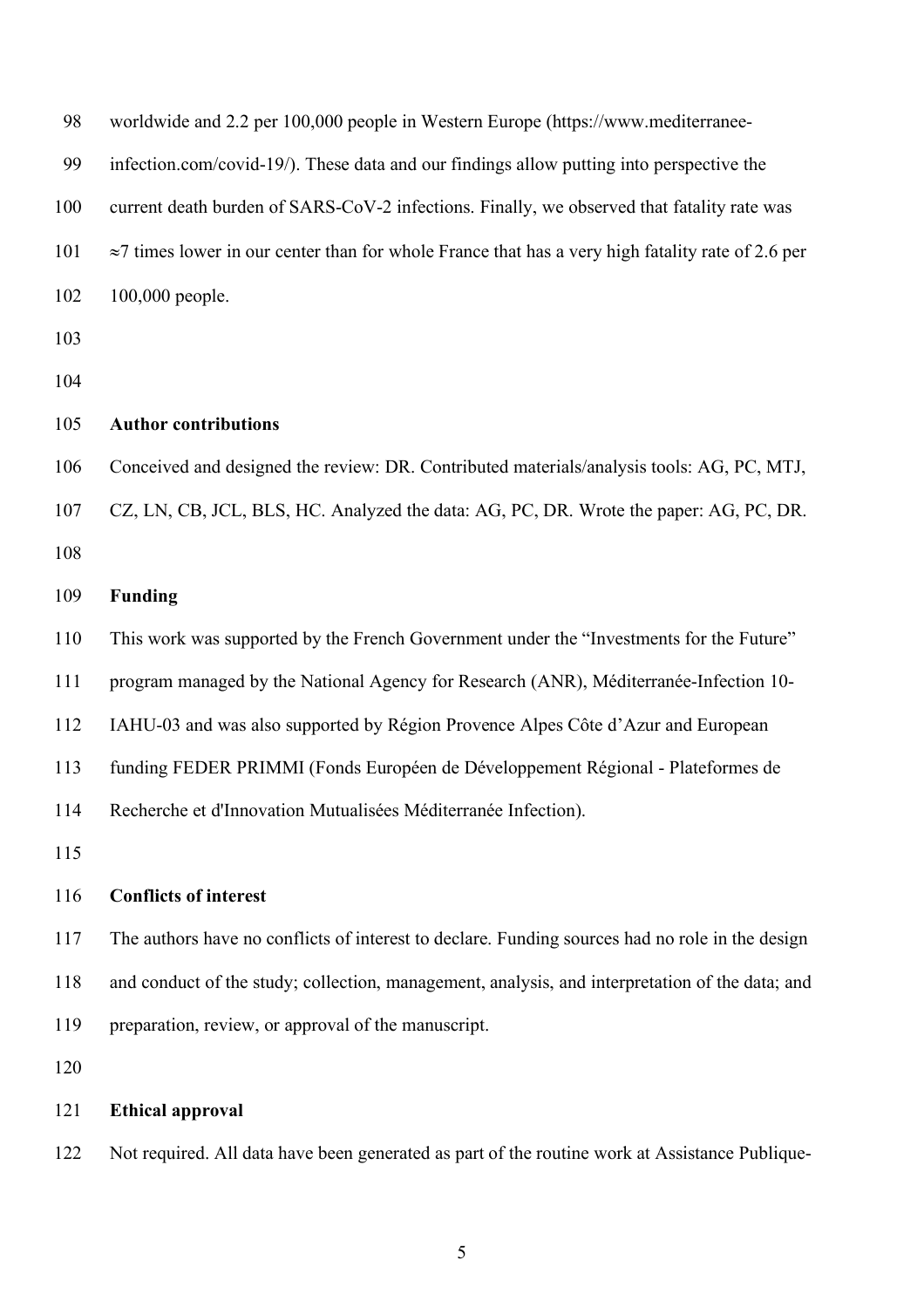- Hôpitaux de Marseille (Marseille university hospitals), and this study results from routine
- standard clinical management.
- 
- 
-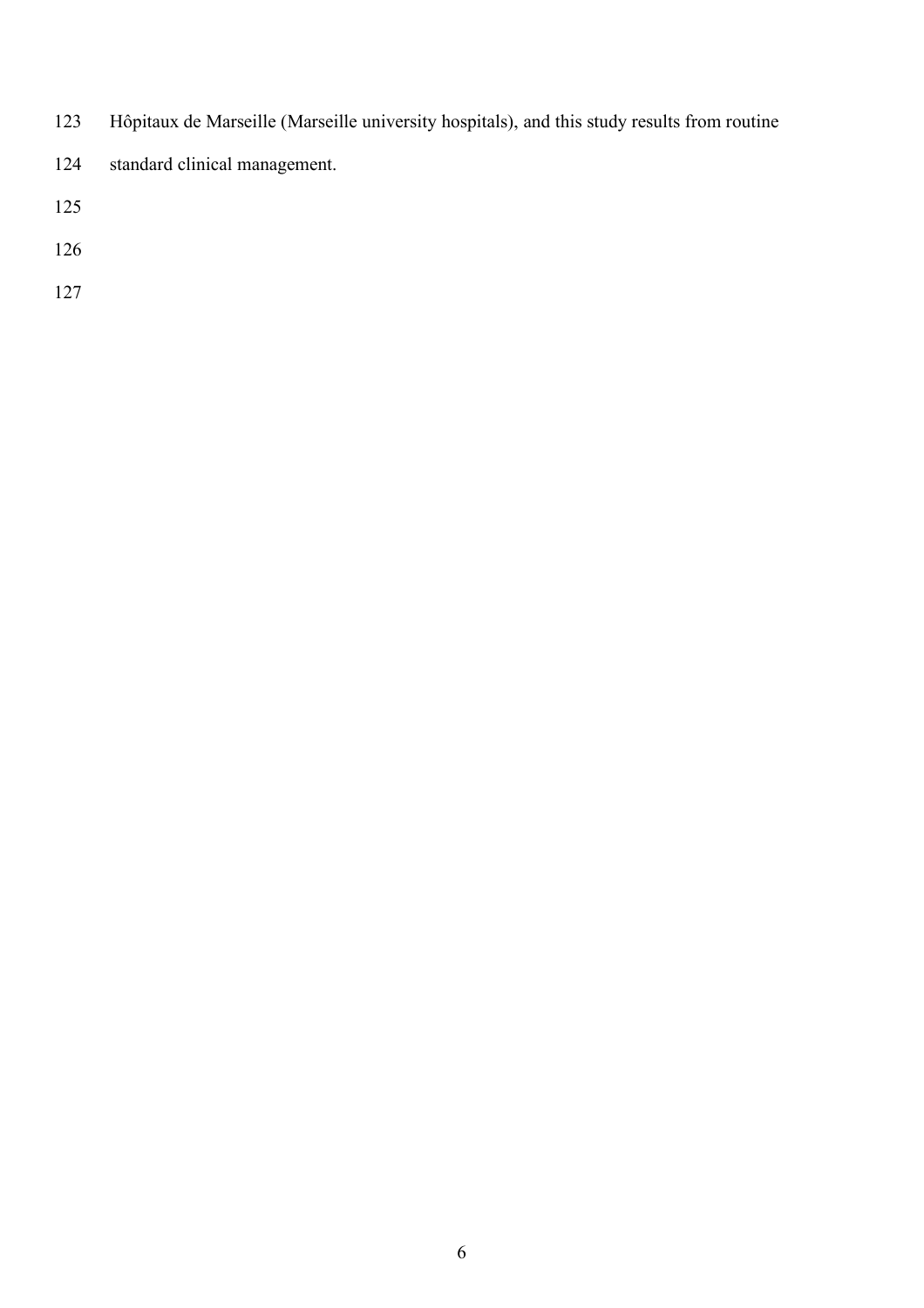**REFERENCES** GBD 2015 LRI Collaborators. Estimates of the global, regional, and national morbidity, mortality, and aetiologies of lower respiratory tract infections in 195 countries: a systematic analysis for the Global Burden of Disease Study 2015. Lancet Infect Dis 2017;17:1133-1161. Abat C, Chaudet H, Colson P, Rolain JM, Raoult D. Real-Time Microbiology Laboratory Surveillance System to Detect Abnormal Events and Emerging Infections, Marseille, France. Emerg Infect Dis 2015;21:1302-1310. Amrane S, Tissot-Dupont H, Doudier B, Eldin C, Hocquart M, Mailhe M, et al. Rapid viral diagnosis and ambulatory management of suspected COVID-19 cases presenting at the infectious diseases referral hospital in Marseille, France, - January 31st to March 1st, 2020: A respiratory virus snapshot. Travel Med Infect Dis 2020;101632. Paget J, Spreeuwenberg P, Charu V, Taylor RJ, Iuliano AD, Bresee J, et al. Global mortality associated with seasonal influenza epidemics: New burden estimates and predictors from the GLaMOR Project. J Glob Health 2019;9:020421. Pivette M, Nicolay N, de L V, Hubert, B. Characteristics of hospitalizations with an influenza diagnosis, France, 2012-2013 to 2016-2017 influenza seasons. Influenza Other Respir Viruses 2020 Feb 5. doi: 10.1111/irv.12719. [Epub ahead of print] Roussel Y, Giraud-Gatineau A, Jimeno MT, Rolain JM, Zandotti C, Colson P, et al. SARS- CoV-2: fear versus data. Int J Antimicrob Agents. 2020;105947.